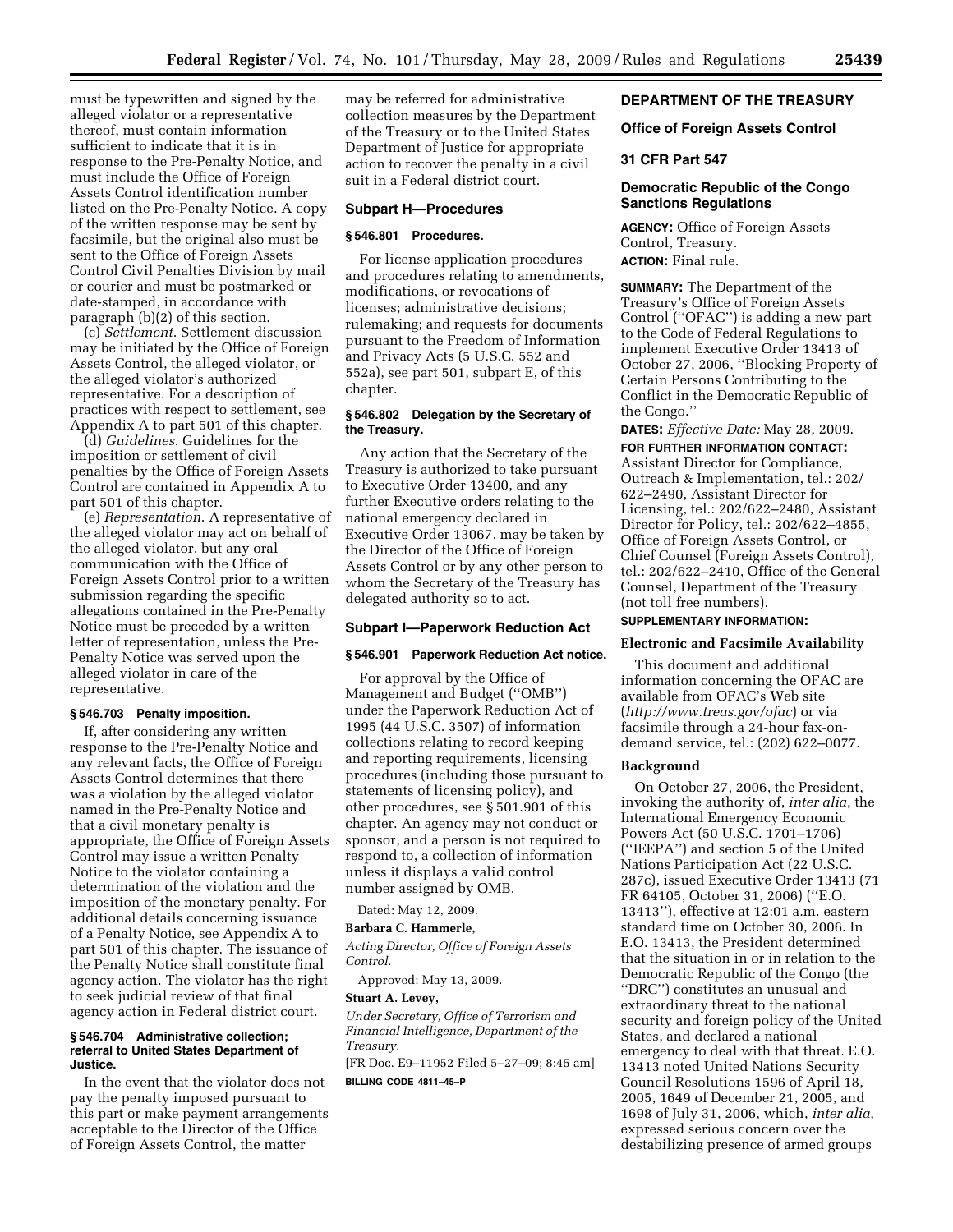and militias in the DRC. In addition, numerous other United Nations Security Council Resolutions condemned these militias and armed groups for committing serious violations of human rights and international humanitarian law, including the massacre of civilians, sexual violence against women and girls, and the recruitment and use of children in the hostilities.

Section 1(a) of E.O. 13413 blocks, with certain exceptions, all property and interests in property that are in the United States, that come within the United States, or that are or come within the possession or control of United States persons, of: (1) the persons listed in the Annex to E.O. 13413; and (2) any person determined by the Secretary of the Treasury, after consultation with the Secretary of State:

• To be a political or military leader of a foreign armed group operating in the DRC that impedes the disarmament, repatriation, or resettlement of combatants;

• To be a political or military leader of a Congolese armed group that impedes the disarmament, demobilization, or reintegration of combatants;

• To be a political or military leader recruiting or using children in armed conflict in the DRC in violation of applicable international law;

• To have committed serious violations of international law involving the targeting of children in situations of armed conflict in the DRC, including killing and maiming, sexual violence, abduction, and forced displacement;

• To have directly or indirectly supplied, sold, or transferred to the DRC, or been the recipient in the territory of the DRC of, arms and related materiel, including military aircraft and equipment, or advice, training, or assistance, including financing and financial assistance, related to military activities;

• To have materially assisted, sponsored, or provided financial, material, or technological support for, or goods or services in support of, the activities described in the criteria of clause 2 above or any person listed in or designated pursuant to E.O. 13413; or

• To be owned or controlled by, or acting or purporting to act for or on behalf of, directly or indirectly, any person listed in or designated pursuant to E.O. 13413.

In section 1(b) of E.O. 13413, the President determined that the making of donations of certain articles, such as food, clothing, and medicine intended to be used to relieve human suffering, as specified in section 203(b)(2) of IEEPA (50 U.S.C. 1702(b)(2)), by, to, or for the

benefit of any person whose property and interests in property are blocked pursuant to E.O. 13413 would seriously impair his ability to deal with the national emergency declared in E.O. 13413, and the President therefore prohibited such donations. Accordingly, the donation of such items is prohibited, unless authorized by OFAC.

Section 1(c) of E.O. 13413 provides that the prohibition on any transaction or dealing by a United States person or within the United States in blocked property or interests in property includes, but is not limited to, the making of any contribution or provision of funds, goods, or services by, to, or for the benefit of, any person whose property and interests in property are blocked pursuant to E.O. 13413, and the receipt of any contribution or provision of funds, goods, or services from any such person.

Section 2 of E.O. 13413 prohibits any transaction by a United States person or within the United States that evades or avoids, or has the purpose of evading or avoiding, or attempts to violate any of the prohibitions set forth in E.O. 13413, as well as any conspiracy formed to violate such prohibitions.

Section 5 of E.O. 13413 authorizes the Secretary of the Treasury, after consultation with the Secretary of State, to take such actions, including the promulgation of rules and regulations, as may be necessary to carry out the purposes of E.O. 13413. In furtherance of these purposes, OFAC is promulgating these Democratic Republic of the Congo Sanctions Regulations, 31 CFR Part 547 (the ''Regulations''). As described above, these sanctions are targeted sanctions directed at certain persons who contribute to the conflict in the DRC. The sanctions are not directed against the country of the DRC or the Government of the DRC. They do not generally prohibit trade or the provision of banking or other financial services to the country of the DRC, unless the transaction or service in question involves a person whose property and interests in property are blocked pursuant to § 547.201(a).

Subpart B of the Regulations implements the prohibitions contained in sections 1 and 2 of E.O. 13413. *See, e.g.*, §§ 547.201 and 547.205. Persons identified in the Annex to E.O. 13413 or designated by or under the authority of the Secretary of the Treasury pursuant to E.O. 13413, or otherwise subject to the blocking provisions of E.O. 13413 are referred to throughout the Regulations as ''persons whose property and interests in property are blocked pursuant to  $\S 547.201(a)$ ." The names of

persons listed in or designated pursuant to E.O. 13413 are or will be published on OFAC's Specially Designated Nationals and Blocked Persons List, which is accessible via OFAC's Web site and can be found at Appendix A to 31 CFR chapter V. Those names also have been or will be published in the **Federal Register**.

Sections 547.202 and 547.203 of subpart B detail the effect of transfers of blocked property in violation of the Regulations and set forth the requirement to hold blocked funds, such as currency, bank deposits, or liquidated financial obligations, in interest-bearing blocked accounts. Section 547.204 of subpart B provides that all expenses incident to the maintenance of blocked physical property shall be the responsibility of the owners or operators of such property and that such expenses shall not be met from blocked funds, unless otherwise authorized. The section further provides that blocked property may, in OFAC's discretion, be sold or liquidated and the net proceeds placed in a blocked interest-bearing account in the name of the owner of the property.

Section 547.205 implements the prohibitions in sections 2(a) and 2(b) of E.O. 13413 on any transaction by a United States person or within the United States that evades or avoids, has the purpose of evading or avoiding, or attempts to violate any of the prohibitions set forth in E.O. 13413, and on any conspiracy formed to violate such prohibitions.

Subpart C of the Regulations defines key terms used throughout the Regulations and subpart D sets forth interpretive sections regarding the general prohibitions contained in subpart B. Section 547.411 sets out the rule that the property and interests in property of an entity are blocked if the entity is 50 percent or more owned by a person whose property and interests in property are blocked, whether or not the entity itself is listed in or designated pursuant to E.O. 13413.

Transactions otherwise prohibited under the Regulations but found to be consistent with U.S. policy may be authorized by one of the general licenses contained in subpart E or by a specific license issued pursuant to the procedures described in subpart E of part 501 of 31 CFR chapter V. Subpart E of part 547 also contains certain statements of licensing policy in addition to the general licenses.

Subpart F of the Regulations refers to subpart C of part 501 for applicable recordkeeping and reporting requirements. Subpart G describes the civil and criminal penalties applicable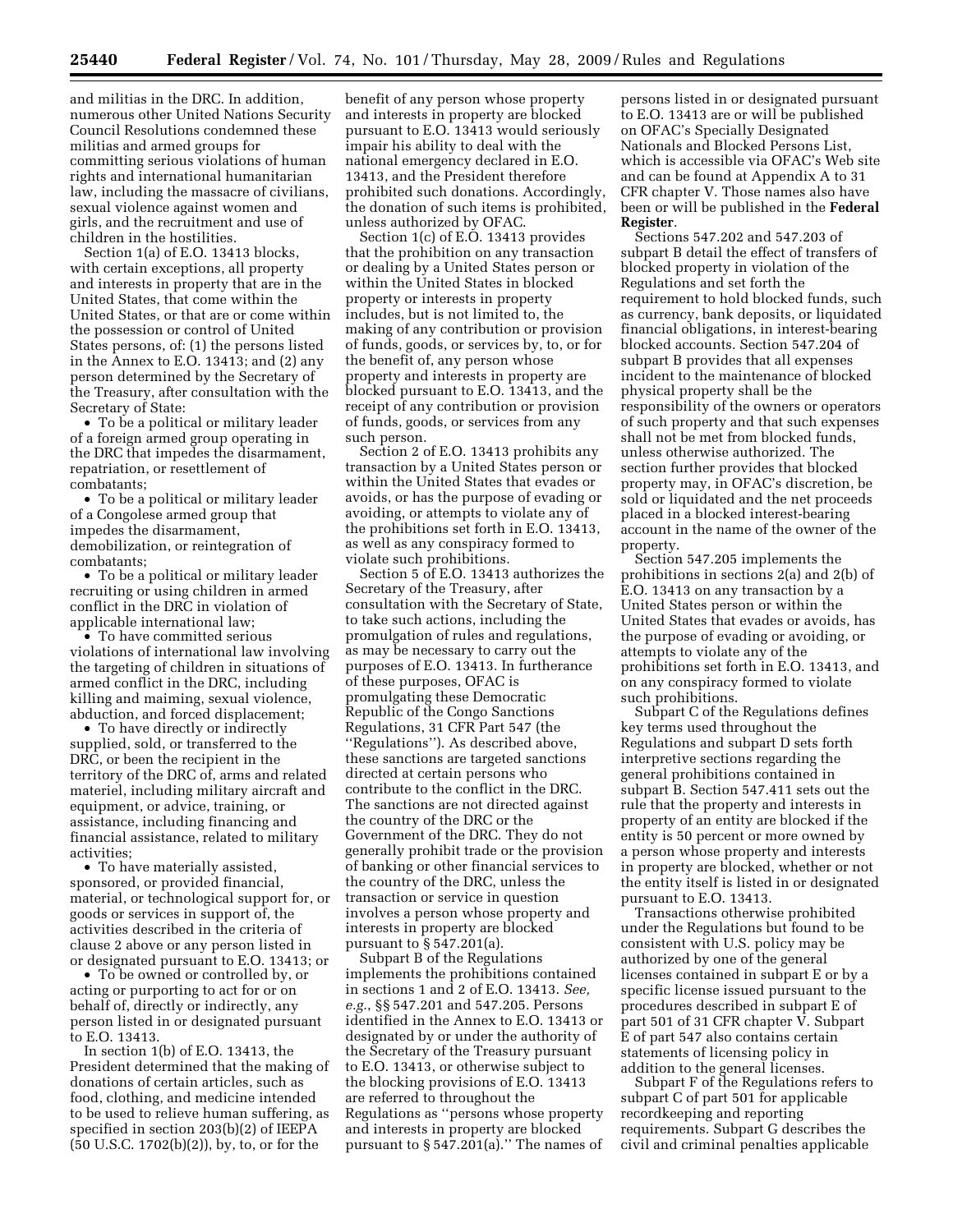to violations of the Regulations, as well as the procedures governing the potential imposition of a civil monetary penalty. Subpart G also refers to Appendix A of part 501 for a more complete description of these procedures.

Subpart H of the Regulations refers to subpart E of part 501 for applicable provisions relating to administrative procedures and contains a delegation of authority by the Secretary of the Treasury. Subpart I of the Regulations sets forth a Paperwork Reduction Act notice.

# **Public Participation**

Because the Regulations involve a foreign affairs function, the provisions of Executive Order 12866 and the Administrative Procedure Act (5 U.S.C. 553) requiring notice of proposed rulemaking, opportunity for public participation, and delay in effective date are inapplicable. Because no notice of proposed rulemaking is required for this rule, the Regulatory Flexibility Act (5 U.S.C. 601–612) does not apply.

#### **Paperwork Reduction Act**

The collections of information related to the Regulations are contained in 31 CFR part 501 (the ''Reporting, Procedures and Penalties Regulations''). Pursuant to the Paperwork Reduction Act of 1995 (44 U.S.C. 3507), those collections of information have been approved by the Office of Management and Budget under control number 1505– 0164. An agency may not conduct or sponsor, and a person is not required to respond to, a collection of information unless the collection of information displays a valid control number.

#### **List of Subjects in 31 CFR Part 547**

Administrative practice and procedure, Banks, Banking, Blocking of assets, Credit, Democratic Republic of the Congo, Penalties, Reporting and recordkeeping requirements, Securities, Services.

■ For the reasons set forth in the preamble, the Department of the Treasury's Office of Foreign Assets Control adds part 547 to 31 CFR Chapter V to read as follows:

# **PART 547—DEMOCRATIC REPUBLIC OF THE CONGO SANCTIONS REGULATIONS**

## **Subpart A—Relation of This Part to Other Laws and Regulations**

#### Sec.

547.101 Relation of this part to other laws and regulations.

#### **Subpart B—Prohibitions**

- 547.201 Prohibited transactions involving blocked property.
- 547.202 Effect of transfers violating the provisions of this part.
- 547.203 Holding of funds in interestbearing accounts; investment and reinvestment.
- 547.204 Expenses of maintaining blocked physical property; liquidation of blocked property.
- 547.205 Evasions; attempts; conspiracies.

# **Subpart C—General Definitions**

- 547.301 Arms or any related materiel.<br>547.302 Blocked account; blocked pro
- 547.302 Blocked account; blocked property.<br>547.303 Effective date.
	- Effective date.
- 547.304 Entity.
- 547.305 Interest.
- 547.306 Licenses; general and specific.
- 547.307 Person.
- Property; property interest.
- 547.309 Transfer.
- **United States**
- 547.311 U.S. financial institution.
- 547.312 United States person; U.S. person.

#### **Subpart D—Interpretations**

- 547.401 Reference to amended sections.<br>547.402 Effect of amendment.
- 
- 547.402 Effect of amendment.<br>547.403 Termination and acqu Termination and acquisition of an interest in blocked property.
- 547.404 Transactions ordinarily incident to a licensed transaction.
- 547.405 Provision of services.<br>547.406 Offshore transactions
- 547.406 Offshore transactions.<br>547.407 Payments from blocke
- Payments from blocked accounts to satisfy obligations prohibited.
- 547.408 Charitable contributions.
- 547.409 Credit extended and cards issued by U.S. financial institutions.
- 547.410 Setoffs prohibited.
- 547.411 Entities owned by a person whose property and interests in property are blocked.

#### **Subpart E—Licenses, Authorizations, and Statements of Licensing Policy**

- 547.501 General and specific licensing
- procedures.<br>547.502 Effect
- 547.502 Effect of license or authorization.<br>547.503 Exclusion from licenses. Exclusion from licenses.
- 547.504 Payments and transfers to blocked
- accounts in U.S. financial institutions. 547.505 Entries in certain accounts for
- normal service charges authorized.
- 547.506 Investment and reinvestment of certain funds.
- 547.507 Provision of certain legal services authorized.
- 547.508 Authorization of emergency medical services.

#### **Subpart F—Reports**

547.601 Records and reports.

## **Subpart G—Penalties**

- 547.701 Penalties.
- 547.702 Pre-Penalty Notice; settlement.<br>547.703 Penalty imposition
	- Penalty imposition.
- 547.704 Administrative collection; referral to United States Department of Justice.

#### **Subpart H—Procedures**

# 547.801 Procedures.

547.802 Delegation by the Secretary of the Treasury.

#### **Subpart I—Paperwork Reduction Act**

547.901 Paperwork Reduction Act notice.

**Authority:** 3 U.S.C. 301; 31 U.S.C. 321(b); 50 U.S.C. 1601–1651, 1701–1706; 22 U.S.C. 287c; Pub. L. 101–410, 104 Stat. 890 (28 U.S.C. 2461 note); Pub. L. 110–96, 121 Stat. 1011; E.O. 13413, 71 FR 64105, 3 CFR, 2006 Comp., p. 247.

## **Subpart A—Relation of This Part to Other Laws and Regulations**

## **§ 547.101 Relation of this part to other laws and regulations.**

This part is separate from, and independent of, the other parts of this chapter, with the exception of part 501 of this chapter, the recordkeeping and reporting requirements and license application and other procedures of which apply to this part. Actions taken pursuant to part 501 of this chapter with respect to the prohibitions contained in this part are considered actions taken pursuant to this part. Differing foreign policy and national security circumstances may result in differing interpretations of similar language among the parts of this chapter. No license or authorization contained in or issued pursuant to those other parts authorizes any transaction prohibited by this part. No license or authorization contained in or issued pursuant to any other provision of law or regulation authorizes any transaction prohibited by this part. No license or authorization contained in or issued pursuant to this part relieves the involved parties from complying with any other applicable laws or regulations.

#### **Subpart B—Prohibitions**

#### **§ 547.201 Prohibited transactions involving blocked property.**

(a) Except as authorized by regulations, orders, directives, rulings, instructions, licenses, or otherwise, and notwithstanding any contracts entered into or any license or permit granted prior to the effective date, all property and interests in property that are in the United States, that hereafter come within the United States, or that are or hereafter come within the possession or control of U.S. persons, including their overseas branches, of the following persons are blocked and may not be transferred, paid, exported, withdrawn, or otherwise dealt in:

(1) Any person listed in the Annex to Executive Order 13413 of October 27, 2006; and

(2) Any person determined by the Secretary of the Treasury, after consultation with the Secretary of State:

(i) To be a political or military leader of a foreign armed group operating in the Democratic Republic of the Congo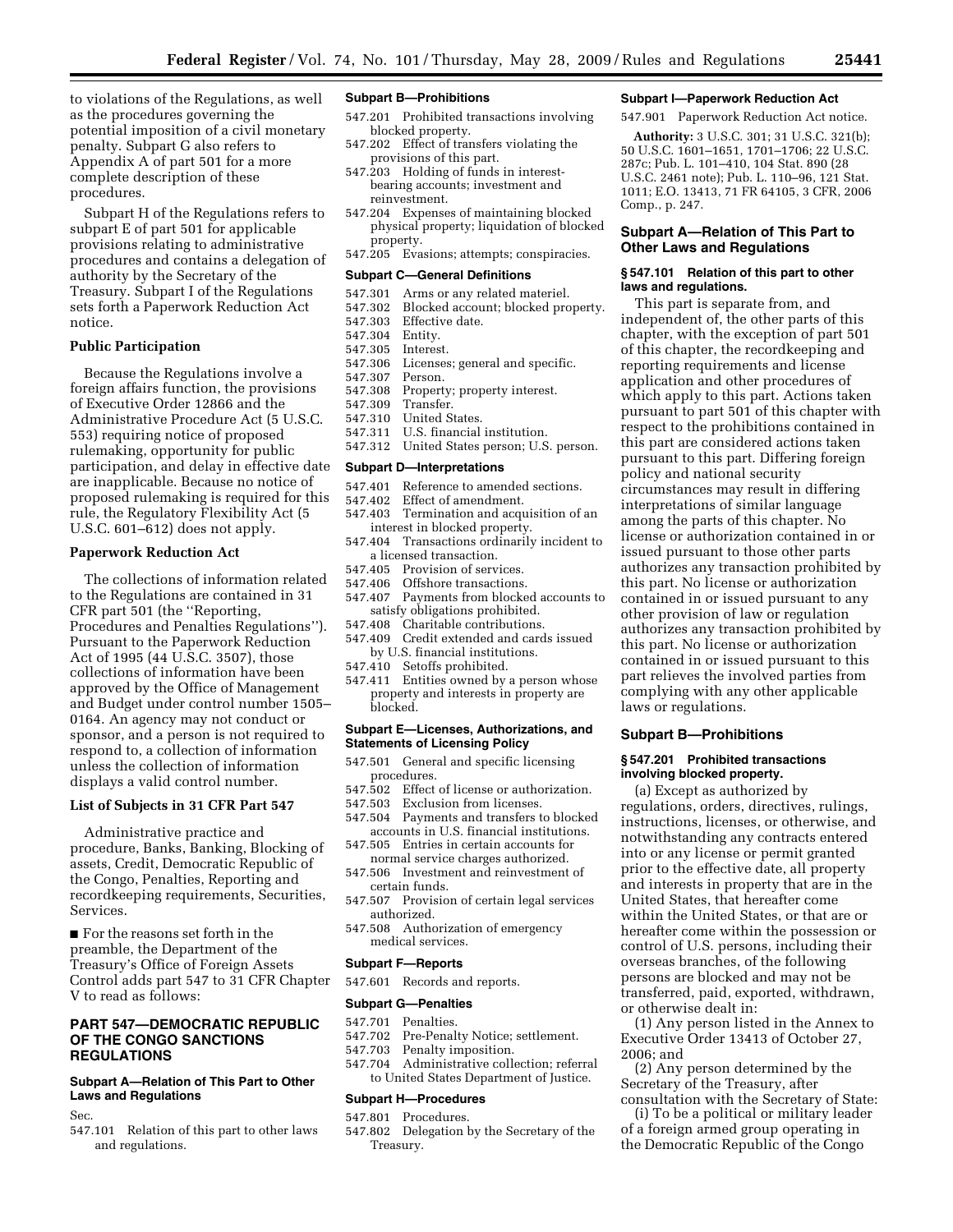that impedes the disarmament, repatriation, or resettlement of combatants;

(ii) To be a political or military leader of a Congolese armed group that impedes the disarmament, demobilization, or reintegration of combatants;

(iii) To be a political or military leader recruiting or using children in armed conflict in the Democratic Republic of the Congo in violation of applicable international law;

(iv) To have committed serious violations of international law involving the targeting of children in situations of armed conflict in the Democratic Republic of the Congo, including killing and maiming, sexual violence, abduction, and forced displacement;

(v) To have directly or indirectly supplied, sold, or transferred to the Democratic Republic of the Congo, or been the recipient in the territory of the Democratic Republic of the Congo of, arms and related materiel, including military aircraft and equipment, or advice, training, or assistance, including financing and financial assistance, related to military activities;

(vi) To have materially assisted, sponsored, or provided financial, material, or technological support for, or goods or services in support of, the activities described in paragraphs  $(a)(2)(i)$  through  $(a)(2)(v)$  of this section or any person whose property and interests in property are blocked pursuant to this paragraph (a); or

(vii) To be owned or controlled by, or acting or purporting to act for or on behalf of, directly or indirectly, any person whose property and interests in property are blocked pursuant to this paragraph (a).

**Note 1 to paragraph (a) of § 547.201:** 1. The names of persons listed in or designated pursuant to Executive Order 13413, whose property and interests in property are blocked pursuant to paragraph (a) of this section, are published on the Office of Foreign Assets Control's Specially Designated Nationals and Blocked Persons List (''SDN List'') (which is accessible via the Office of Foreign Assets Control's Web site), published in the **Federal Register**, and incorporated into Appendix A to this chapter with the identifier "[DRC]." See § 547.411 concerning entities that may not be listed on the SDN list but whose property and interests in property are nevertheless blocked pursuant to paragraph (a) of this section.

**Note 2 to paragraph (a) of § 547.201.**  Section 203 of the International Emergency Economic Powers Act (50 U.S.C. 1701–1706) (''IEEPA'') explicitly authorizes the blocking of property and interests in property of a person during the pendency of an investigation. The names of persons whose property and interests in property are

blocked pending investigation pursuant to this part also are published on the SDN List, published in the **Federal Register** and incorporated into Appendix A to this chapter with the identifier "[BPI–DRC].'

**Note 3 to paragraph (a) of § 547.201.**  Sections 501.806 and 501.807 of this chapter describe the procedures to be followed by persons seeking, respectively, the unblocking of funds that they believe were blocked due to mistaken identity, or administrative reconsideration of their status as persons whose property and interests in property are blocked pursuant to paragraph (a) of this section.

(b) The prohibitions in paragraph (a) of this section include, but are not limited to, prohibitions on the following transactions when engaged in by a United States person or within the United States:

(1) The making of any contribution or provision of funds, goods, or services by, to, or for the benefit of any person whose property and interests in property are blocked pursuant to paragraph (a) of this section; and

(2) The receipt of any contribution or provision of funds, goods, or services from any person whose property and interests in property are blocked pursuant to paragraph (a) of this section.

(c) Unless otherwise authorized by this part or by a specific license expressly referring to this section, any dealing in any security (or evidence thereof) held within the possession or control of a U.S. person and either registered or inscribed in the name of, or known to be held for the benefit of, or issued by, any person whose property and interests in property are blocked pursuant to paragraph (a) of this section is prohibited. This prohibition includes but is not limited to the transfer (including the transfer on the books of any issuer or agent thereof), disposition, transportation, importation, exportation, or withdrawal of, or the endorsement or guaranty of signatures on, any such security on or after the effective date. This prohibition applies irrespective of the fact that at any time (whether prior to, on, or subsequent to the effective date) the registered or inscribed owner of any such security may have or might appear to have assigned, transferred, or otherwise disposed of the security.

#### **§ 547.202 Effect of transfers violating the provisions of this part.**

(a) Any transfer after the effective date that is in violation of any provision of this part or of any regulation, order, directive, ruling, instruction, or license issued pursuant to this part, and that involves any property or interest in property blocked pursuant to § 547.201(a), is null and void and shall

not be the basis for the assertion or recognition of any interest in or right, remedy, power, or privilege with respect to such property or property interests.

(b) No transfer before the effective date shall be the basis for the assertion or recognition of any right, remedy, power, or privilege with respect to, or any interest in, any property or interest in property blocked pursuant to § 547.201(a), unless the person who holds or maintains such property, prior to that date, had written notice of the transfer or by any written evidence had recognized such transfer.

(c) Unless otherwise provided, an appropriate license or other authorization issued by or pursuant to the direction or authorization of the Director of the Office of Foreign Assets Control before, during, or after a transfer shall validate such transfer or make it enforceable to the same extent that it would be valid or enforceable but for the provisions of IEEPA, Executive Order 13413, this part, and any regulation, order, directive, ruling, instruction, or license issued pursuant to this part.

(d) Transfers of property that otherwise would be null and void or unenforceable by virtue of the provisions of this section shall not be deemed to be null and void or unenforceable as to any person with whom such property is or was held or maintained (and as to such person only) in cases in which such person is able to establish to the satisfaction of the Director of the Office of Foreign Assets Control each of the following:

(1) Such transfer did not represent a willful violation of the provisions of this part by the person with whom such property is or was held or maintained (and as to such person only);

(2) The person with whom such property is or was held or maintained did not have reasonable cause to know or suspect, in view of all the facts and circumstances known or available to such person, that such transfer required a license or authorization issued pursuant to this part and was not so licensed or authorized, or, if a license or authorization did purport to cover the transfer, that such license or authorization had been obtained by misrepresentation of a third party or withholding of material facts or was otherwise fraudulently obtained; and

(3) The person with whom such property is or was held or maintained filed with the Office of Foreign Assets Control a report setting forth in full the circumstances relating to such transfer promptly upon discovery that:

(i) Such transfer was in violation of the provisions of this part or any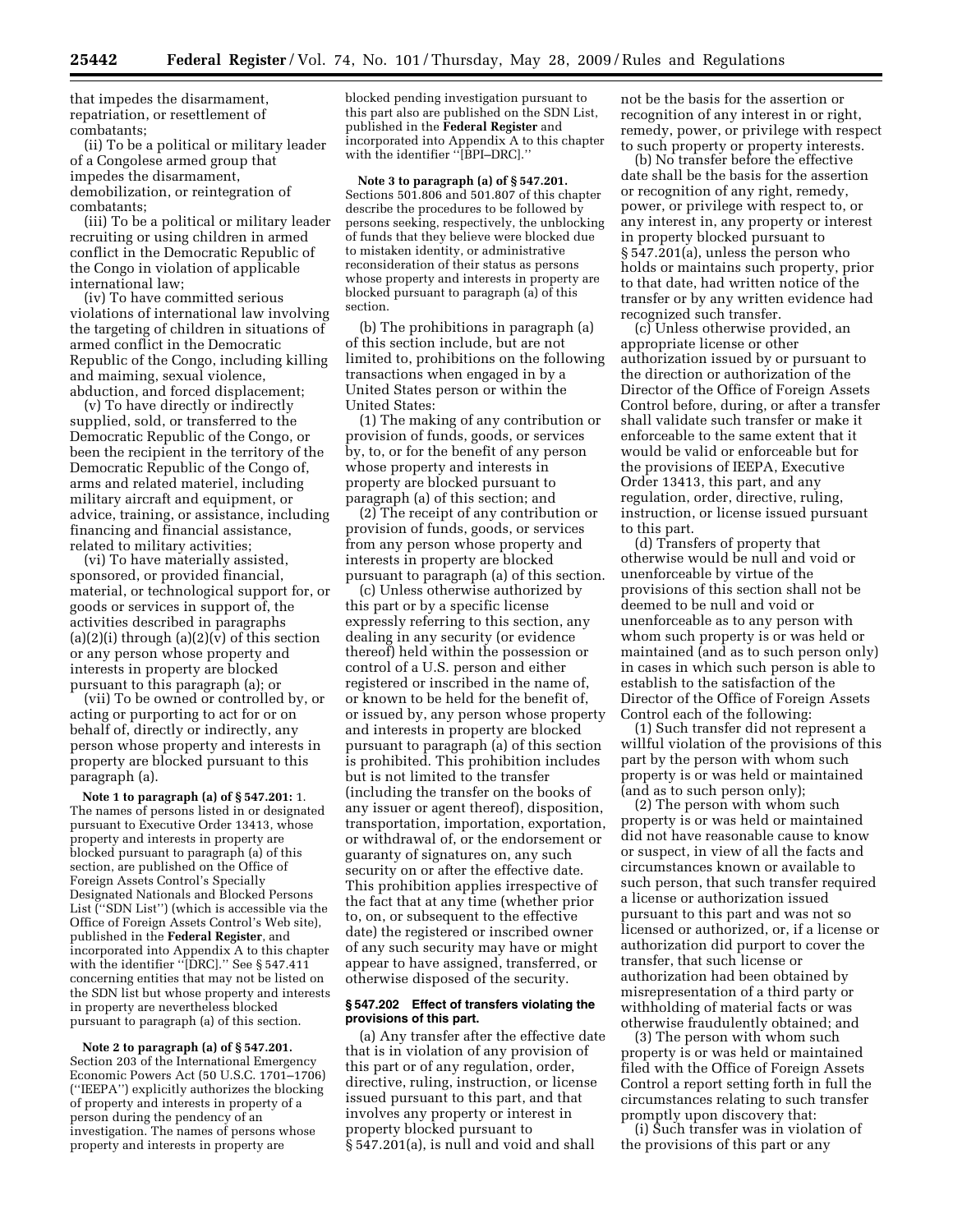regulation, ruling, instruction, license, or other direction or authorization issued pursuant to this part;

(ii) Such transfer was not licensed or authorized by the Director of the Office of Foreign Assets Control; or

(iii) If a license did purport to cover the transfer, such license had been obtained by misrepresentation of a third party or withholding of material facts or was otherwise fraudulently obtained.

**Note to paragraph (d) of § 547.202:** The filing of a report in accordance with the provisions of paragraph (d)(3) of this section shall not be deemed evidence that the terms of paragraphs  $(d)(1)$  and  $(d)(2)$  of this section have been satisfied.

(e) Unless licensed pursuant to this part, any attachment, judgment, decree, lien, execution, garnishment, or other judicial process is null and void with respect to any property in which, on or since the effective date, there existed an interest of a person whose property and interests in property are blocked pursuant to § 547.201(a).

#### **§ 547.203 Holding of funds in interestbearing accounts; investment and reinvestment.**

(a) Except as provided in paragraph (c) or (d) of this section, or as otherwise directed by the Office of Foreign Assets Control, any U.S. person holding funds, such as currency, bank deposits, or liquidated financial obligations, subject to § 547.201(a) shall hold or place such funds in a blocked interest-bearing account located in the United States.

(b)(1) For purposes of this section, the term blocked interest-bearing account means a blocked account:

(i) In a federally-insured U.S. bank, thrift institution, or credit union, provided the funds are earning interest at rates that are commercially reasonable; or

(ii) With a broker or dealer registered with the Securities and Exchange Commission under the Securities Exchange Act of 1934 (15 U.S.C. 78a *et seq.*), provided the funds are invested in a money market fund or in U.S. Treasury bills.

(2) For purposes of this section, a rate is commercially reasonable if it is the rate currently offered to other depositors on deposits or instruments of comparable size and maturity.

(3) Funds held or placed in a blocked account pursuant to this paragraph (b) may not be invested in instruments the maturity of which exceeds 180 days. If interest is credited to a separate blocked account or subaccount, the name of the account party on each account must be the same.

(c) Blocked funds held in instruments the maturity of which exceeds 180 days

at the time the funds become subject to § 547.201(a) may continue to be held until maturity in the original instrument, provided any interest, earnings, or other proceeds derived therefrom are paid into a blocked interest-bearing account in accordance with paragraph (b) or (d) of this section.

(d) Blocked funds held in accounts or instruments outside the United States at the time the funds become subject to § 547.201(a) may continue to be held in the same type of accounts or instruments, provided the funds earn interest at rates that are commercially reasonable.

(e) This section does not create an affirmative obligation for the holder of blocked tangible property, such as chattels or real estate, or of other blocked property, such as debt or equity securities, to sell or liquidate such property. However, the Office of Foreign Assets Control may issue licenses permitting or directing such sales or liquidation in appropriate cases.

(f) Funds subject to this section may not be held, invested, or reinvested in a manner that provides immediate financial or economic benefit or access to any person whose property and interests in property are blocked pursuant to § 547.201(a), nor may their holder cooperate in or facilitate the pledging or other attempted use as collateral of blocked funds or other assets.

#### **§ 547.204 Expenses of maintaining blocked physical property; liquidation of blocked property.**

(a) Except as otherwise authorized, and notwithstanding the existence of any rights or obligations conferred or imposed by any international agreement or contract entered into or any license or permit granted prior to the effective date, all expenses incident to the maintenance of physical property blocked pursuant to § 547.201(a) shall be the responsibility of the owners or operators of such property, which expenses shall not be met from blocked funds.

(b) Property blocked pursuant to § 547.201(a) may, in the discretion of the Office of Foreign Assets Control, be sold or liquidated and the net proceeds placed in a blocked interest-bearing account in the name of the owner of the property.

#### **§ 547.205 Evasions; attempts; conspiracies.**

(a) Except as otherwise authorized, and notwithstanding any contract entered into or any license or permit granted prior to the effective date, any transaction by a U.S. person or within

the United States on or after the effective date that evades or avoids, has the purpose of evading or avoiding, or attempts to violate any of the prohibitions set forth in this part is prohibited.

(b) Except as otherwise authorized, and notwithstanding any contract entered into or any license or permit granted prior to the effective date, any conspiracy formed to violate the prohibitions set forth in this part is prohibited.

# **Subpart C—General Definitions**

# **§ 547.301 Arms or any related materiel.**

The term *arms or any related materiel*  means arms or related materiel of all types, including military aircraft and equipment, but excludes:

(a) Supplies of arms and related materiel, technical training, and assistance intended solely for support of or use by units of the army and police of the Democratic Republic of the Congo, provided that said units:

(1) Have completed the process of their integration; or

(2) Operate under the command, respectively, of the état-major intégré of the Armed Forces or of the National Police of the Democratic Republic of the Congo;

(3) Are in the process of their integration in the territory of the Democratic Republic of the Congo outside the provinces of North and South Kivu and the Ituri district; and

(4) The supplies of arms and related materiel, technical training, and assistance described in paragraphs (a)(1) through (a)(3) of this section are delivered or provided only to receiving sites as designated by the Government of National Unity and Transition, in coordination with the United Nations Organization Mission in the Democratic Republic of the Congo (MONUC), and advance notification of such delivery or provision is provided to the Secretary of State;

(b) Supplies of arms and related materiel, as well as technical training and assistance intended solely for support of or use by MONUC;

(c) Supplies of non-lethal military equipment, and related technical assistance and training, intended solely for humanitarian or protective use, following advance notification to the Secretary of State; and

(d) Supplies of arms and related materiel, training, and technical assistance intended solely for support of or use by the European Union force deployed to support MONUC.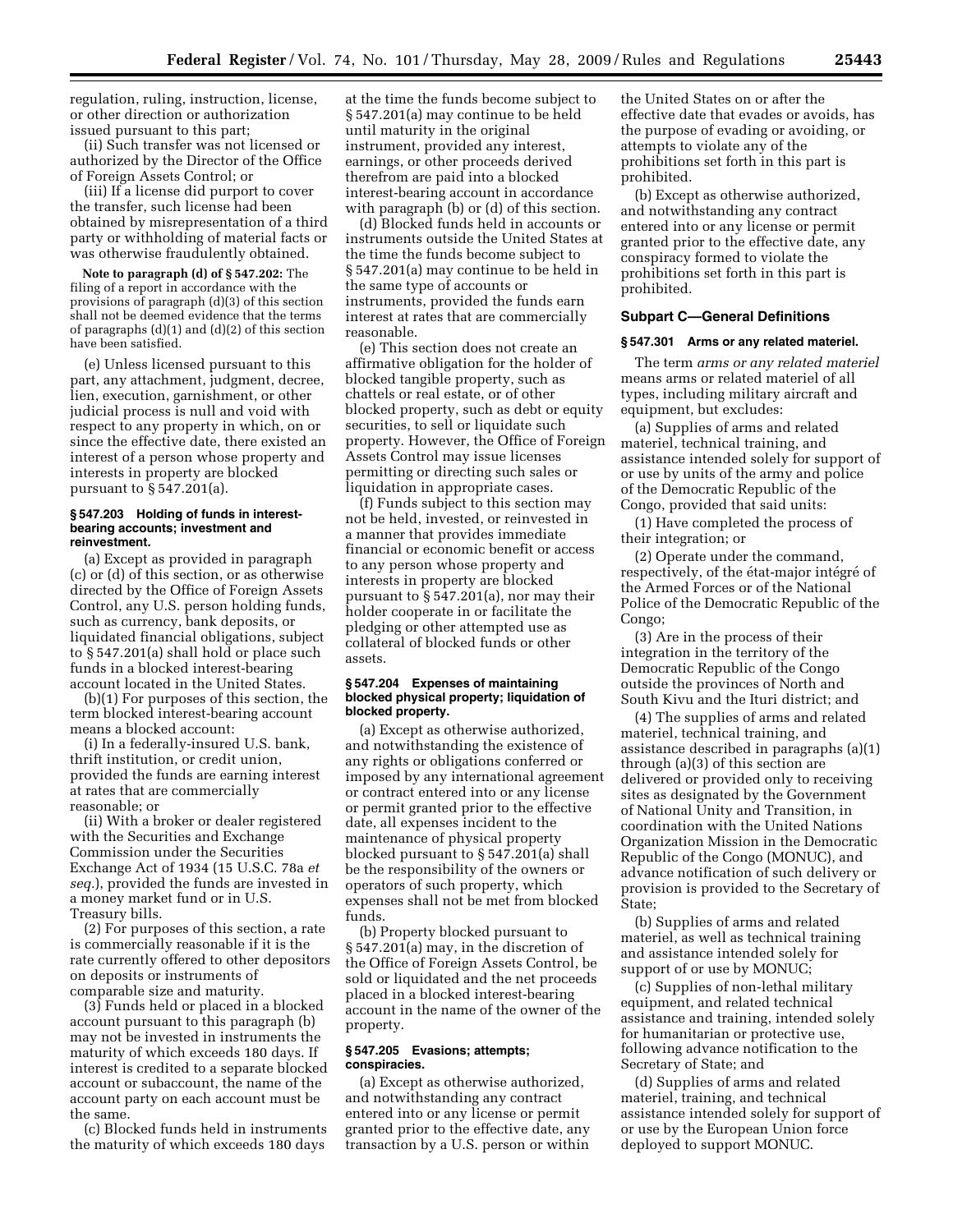#### **§ 547.302 Blocked account; blocked property.**

The terms *blocked account* and *blocked property* shall mean any account or property subject to the prohibitions in § 547.201 held in the name of a person whose property and interests in property are blocked pursuant to § 547.201(a), or in which such person has an interest, and with respect to which payments, transfers, exportations, withdrawals, or other dealings may not be made or effected except pursuant to an authorization or license from the Office of Foreign Assets Control expressly authorizing such action.

**Note to § 547.302:** See § 547.411 concerning the blocked status of property and interests in property of an entity that is 50 percent or more owned by a person whose property and interests in property are blocked pursuant to § 547.201(a).

#### **§ 547.303 Effective date.**

The term *effective date* refers to the effective date of the applicable prohibitions and directives contained in this part as follows:

(a) With respect to a person whose property and interests in property are blocked pursuant to  $\S 547.201(a)(1)$ , 12:01 a.m. eastern standard time on October 30, 2006;

(b) With respect to a person whose property and interests in property are blocked pursuant to § 547.201(a)(2), the earlier of the date of actual or constructive notice of such person's designation.

## **§ 547.304 Entity.**

The term *entity* means a partnership, association, trust, joint venture, corporation, group, subgroup, or other organization.

# **§ 547.305 Interest.**

Except as otherwise provided in this part, the term *interest*, when used with respect to property (*e.g.*, ''an interest in property''), means an interest of any nature whatsoever, direct or indirect.

# **§ 547.306 Licenses; general and specific.**

(a) Except as otherwise specified, the term *license* means any license or authorization contained in or issued pursuant to this part.

(b) The term *general license* means any license or authorization the terms of which are set forth in subpart E of this part.

(c) The term *specific license* means any license or authorization not set forth in subpart E of this part but issued pursuant to this part.

**Note to § 547.306:** See § 501.801 of this chapter on licensing procedures.

# **§ 547.307 Person.**

The term *person* means an individual or entity.

# **§ 547.308 Property; property interest.**

The terms *property* and *property interest* include, but are not limited to, money, checks, drafts, bullion, bank deposits, savings accounts, debts, indebtedness, obligations, notes, guarantees, debentures, stocks, bonds, coupons, any other financial instruments, bankers' acceptances, mortgages, pledges, liens or other rights in the nature of security, warehouse receipts, bills of lading, trust receipts, bills of sale, any other evidences of title, ownership or indebtedness, letters of credit and any documents relating to any rights or obligations thereunder, powers of attorney, goods, wares, merchandise, chattels, stocks on hand, ships, goods on ships, real estate mortgages, deeds of trust, vendors' sales agreements, land contracts, leaseholds, ground rents, real estate and any other interest therein, options, negotiable instruments, trade acceptances, royalties, book accounts, accounts payable, judgments, patents, trademarks or copyrights, insurance policies, safe deposit boxes and their contents, annuities, pooling agreements, services of any nature whatsoever, contracts of any nature whatsoever, and any other property, real, personal, or mixed, tangible or intangible, or interest or interests therein, present, future or contingent.

## **§ 547.309 Transfer.**

The term *transfer* means any actual or purported act or transaction, whether or not evidenced by writing, and whether or not done or performed within the United States, the purpose, intent, or effect of which is to create, surrender, release, convey, transfer, or alter, directly or indirectly, any right, remedy, power, privilege, or interest with respect to any property and, without limitation upon the foregoing, shall include the making, execution, or delivery of any assignment, power, conveyance, check, declaration, deed, deed of trust, power of attorney, power of appointment, bill of sale, mortgage, receipt, agreement, contract, certificate, gift, sale, affidavit, or statement; the making of any payment; the setting off of any obligation or credit; the appointment of any agent, trustee, or fiduciary; the creation or transfer of any lien; the issuance, docketing, filing, or levy of or under any judgment, decree, attachment, injunction, execution, or other judicial or administrative process or order, or the service of any garnishment; the acquisition of any

interest of any nature whatsoever by reason of a judgment or decree of any foreign country; the fulfillment of any condition; the exercise of any power of appointment, power of attorney, or other power; or the acquisition, disposition, transportation, importation, exportation, or withdrawal of any security.

#### **§ 547.310 United States.**

The term *United States* means the United States, its territories and possessions, and all areas under the jurisdiction or authority thereof.

### **§ 547.311 U.S. financial institution.**

The term *U.S. financial institution*  means any U.S. entity (including its foreign branches) that is engaged in the business of accepting deposits, making, granting, transferring, holding, or brokering loans or credits, or purchasing or selling foreign exchange, securities, commodity futures or options, or procuring purchasers and sellers thereof, as principal or agent; including but not limited to depository institutions, banks, savings banks, trust companies, securities brokers and dealers, commodity futures and options brokers and dealers, forward contract and foreign exchange merchants, securities and commodities exchanges, clearing corporations, investment companies, employee benefit plans, and U.S. holding companies, U.S. affiliates, or U.S. subsidiaries of any of the foregoing. This term includes those branches, offices and agencies of foreign financial institutions that are located in the United States, but not such institutions' foreign branches, offices, or agencies.

### **§ 547.312 United States person; U.S. person.**

The term *United States person* or *U.S. person* means any United States citizen, permanent resident alien, entity organized under the laws of the United States or any jurisdiction within the United States (including foreign branches), or any person in the United States.

#### **Subpart D—Interpretations**

## **§ 547.401 Reference to amended sections.**

Except as otherwise specified, reference to any provision in or appendix to this part or chapter or to any regulation, ruling, order, instruction, direction, or license issued pursuant to this part refers to the same as currently amended.

## **§ 547.402 Effect of amendment.**

Unless otherwise specifically provided, any amendment,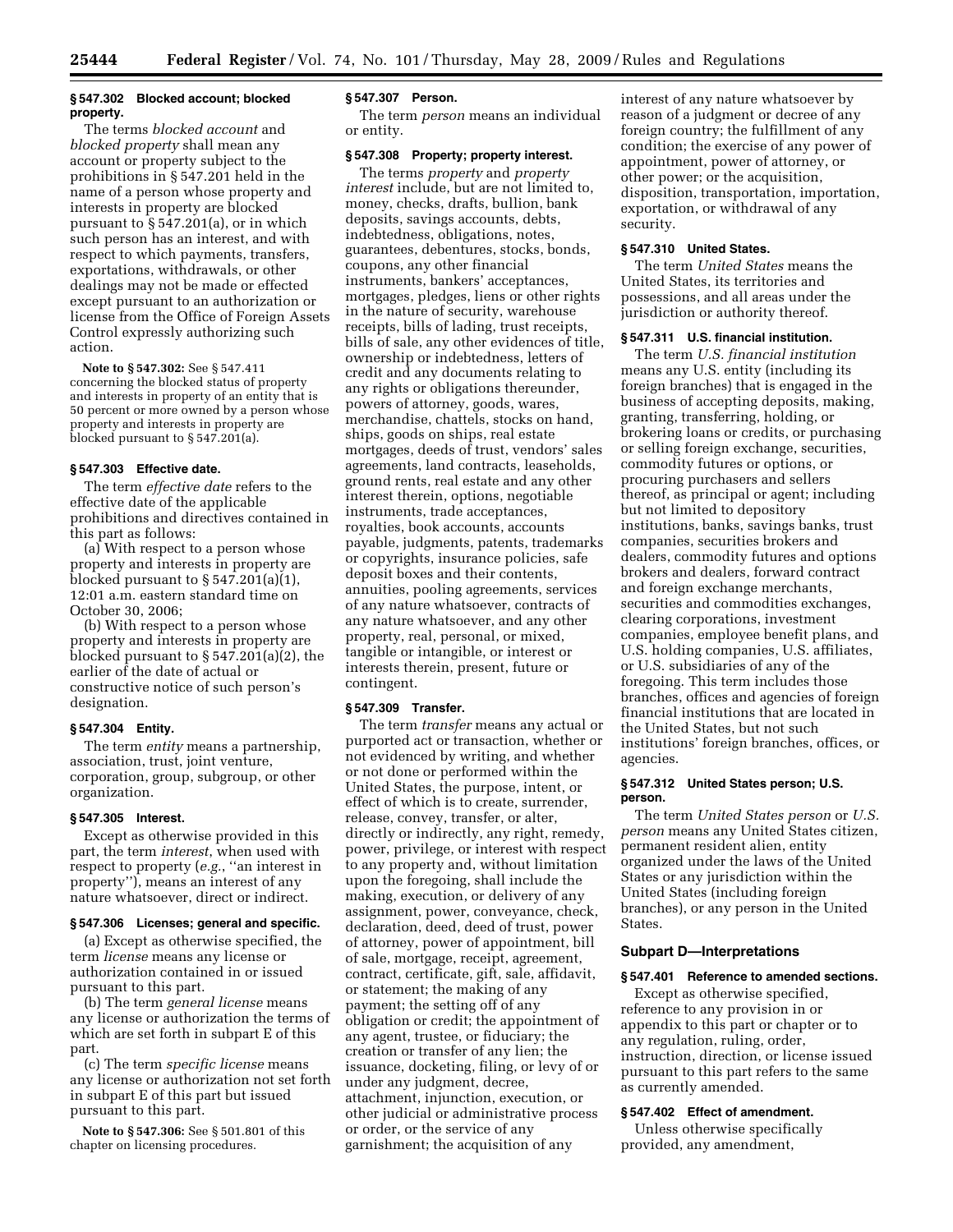modification, or revocation of any provision in or appendix to this part or chapter or of any order, regulation, ruling, instruction, or license issued by or under the direction of the Director of the Office of Foreign Assets Control does not affect any act done or omitted, or any civil or criminal suit or proceeding commenced or pending prior to such amendment, modification, or revocation. All penalties, forfeitures, and liabilities under any such order, regulation, ruling, instruction, or license continue and may be enforced as if such amendment, modification, or revocation had not been made.

## **§ 547.403 Termination and acquisition of an interest in blocked property.**

(a) Whenever a transaction licensed or authorized by or pursuant to this part results in the transfer of property (including any property interest) away from a person, such property shall no longer be deemed to be property blocked pursuant to § 547.201(a), unless there exists in the property another interest that is blocked pursuant to § 547.201(a) or any other part of this chapter, the transfer of which has not been effected pursuant to license or other authorization.

(b) Unless otherwise specifically provided in a license or authorization issued pursuant to this part, if property (including any property interest) is transferred or attempted to be transferred to a person whose property and interests in property are blocked pursuant to § 547.201(a), such property shall be deemed to be property in which that person has an interest and therefore blocked.

#### **§ 547.404 Transactions ordinarily incident to a licensed transaction.**

Any transaction ordinarily incident to a licensed transaction and necessary to give effect thereto is also authorized, except:

(a) An ordinarily incident transaction, not explicitly authorized within the terms of the license, by or with a person whose property and interests in property are blocked pursuant to § 547.201(a); or

(b) An ordinarily incident transaction, not explicitly authorized within the terms of the license, involving a debit to a blocked account or a transfer of blocked property.

(c) *Example.* A license authorizing Company A, whose property and interests in property are blocked pursuant to § 547.201(a), to complete a securities sale also authorizes all activities by other parties required to complete the sale, including transactions by the buyer, broker,

transfer agents, banks, etc., provided that such other parties are not themselves persons whose property and interests in property are blocked pursuant to § 547.201(a).

#### **§ 547.405 Provision of services.**

(a) The prohibitions on transactions involving blocked property contained in § 547.201 apply to services performed in the United States or by U.S. persons, wherever located, including by an overseas branch of an entity located in the United States:

(1) On behalf of or for the benefit of a person whose property and interests in property are blocked pursuant to § 547.201(a); or

(2) With respect to property interests subject to § 547.201.

(b) *Example.* U.S. persons may not, except as authorized by or pursuant to this part, provide legal, accounting, financial, brokering, freight forwarding, transportation, public relations, or other services to a person whose property and interests in property are blocked pursuant to § 547.201(a).

**Note to § 547.405:** See §§ 547.507 and 547.508 on licensing policy with regard to the provision of certain legal or medical services.

### **§ 547.406 Offshore transactions.**

The prohibitions in § 547.201 on transactions or dealings involving blocked property apply to transactions by any U.S. person in a location outside the United States with respect to property held in the name of a person whose property and interests in property are blocked pursuant to § 547.201(a), or property in which a person whose property and interests in property are blocked pursuant to § 547.201(a) has or has had an interest since the effective date.

#### **§ 547.407 Payments from blocked accounts to satisfy obligations prohibited.**

Pursuant to § 547.201, no debits may be made to a blocked account to pay obligations to U.S. persons or other persons, except as authorized by or pursuant to this part.

#### **§ 547.408 Charitable contributions.**

Unless specifically authorized by the Office of Foreign Assets Control pursuant to this part, no charitable contribution of funds, goods, services, or technology, including contributions to relieve human suffering, such as food, clothing or medicine, may be made by, to, or for the benefit of a person whose property and interests in property are blocked pursuant to § 547.201(a). For the purposes of this part, a contribution is made by, to, or for the benefit of a

person whose property and interests in property are blocked pursuant to § 547.201(a) if made by, to, or in the name of such a person; if made by, to, or in the name of an entity or individual acting for or on behalf of, or owned or controlled by, such a person; or if made in an attempt to violate, to evade, or to avoid the bar on the provision of contributions by, to, or for the benefit of such a person.

# **§ 547.409 Credit extended and cards issued by U.S. financial institutions.**

The prohibition in § 547.201 on dealing in property subject to that section prohibits U.S. financial institutions from performing under any existing credit agreements, including, but not limited to, charge cards, debit cards, or other credit facilities issued by a U.S. financial institution to a person whose property and interests in property are blocked pursuant to § 547.201(a).

#### **§ 547.410 Setoffs prohibited.**

A setoff against blocked property (including a blocked account), whether by a U.S. bank or other U.S. person, is a prohibited transfer under § 547.201 if effected after the effective date.

#### **§ 547.411 Entities owned by a person whose property and interests in property are blocked.**

A person whose property and interests in property are blocked pursuant to § 547.201(a) has an interest in all property and interests in property of an entity in which it owns, directly or indirectly, a 50 percent or greater interest. The property and interests in property of such an entity, therefore, are blocked, and such an entity is a person whose property and interests in property are blocked pursuant to § 547.201(a), regardless of whether the entity itself is listed in the Annex to Executive Order 13413 or designated pursuant to § 547.201(a).

# **Subpart E—Licenses, Authorizations, and Statements of Licensing Policy**

#### **§ 547.501 General and specific licensing procedures.**

For provisions relating to licensing procedures, see part 501, subpart E of this chapter. Licensing actions taken pursuant to part 501 of this chapter with respect to the prohibitions contained in this part are considered actions taken pursuant to this part.

## **§ 547.502 Effect of license or authorization.**

(a) No license or other authorization contained in this part, or otherwise issued by or under the direction of the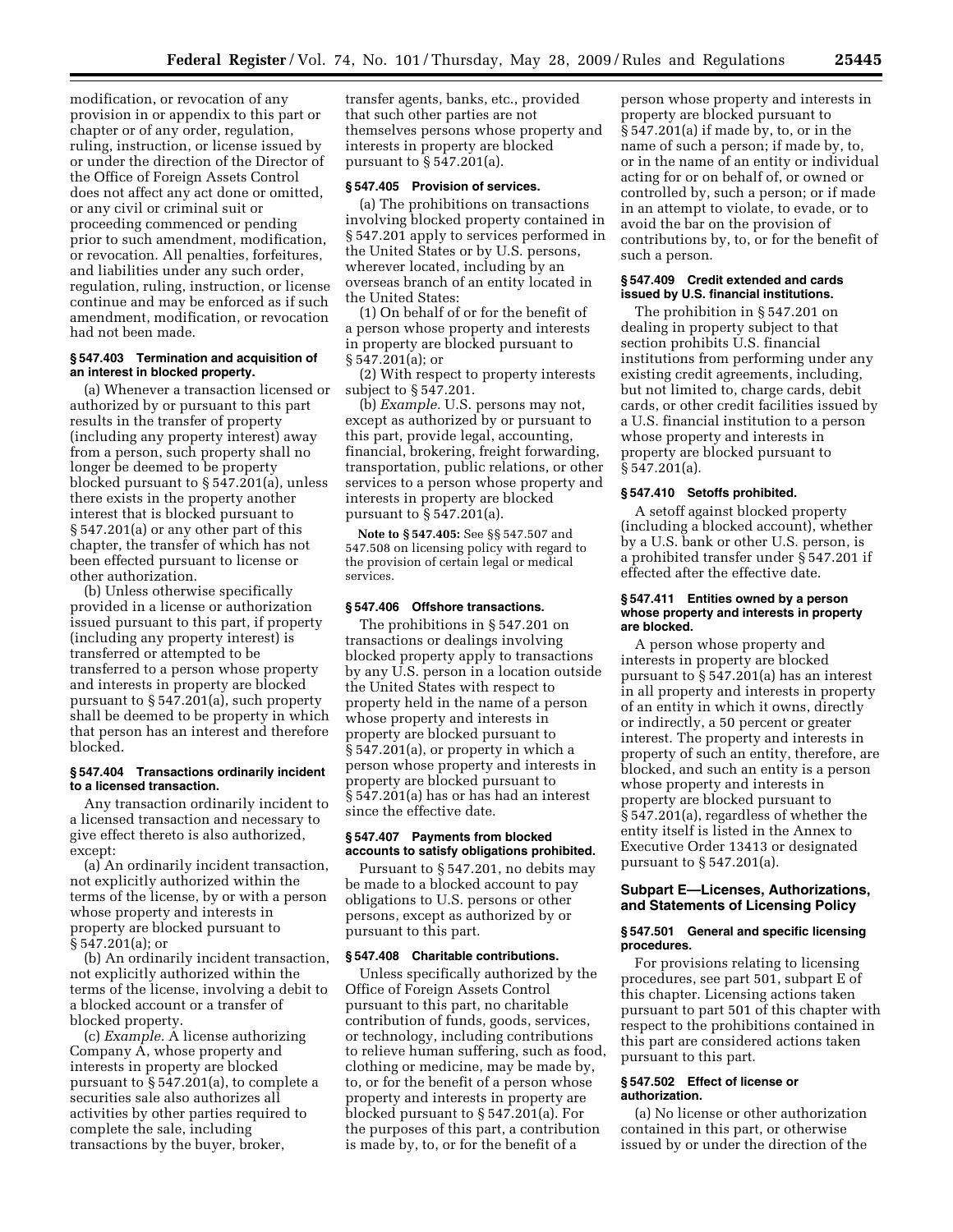Director of the Office of Foreign Assets Control, authorizes or validates any transaction effected prior to the issuance of such license or other authorization, unless specifically provided in such license or authorization.

(b) No regulation, ruling, instruction, or license authorizes any transaction prohibited under this part unless the regulation, ruling, instruction, or license is issued by the Office of Foreign Assets Control and specifically refers to this part. No regulation, ruling, instruction, or license referring to this part shall be deemed to authorize any transaction prohibited by any other provision of this chapter unless the regulation, ruling, instruction, or license specifically refers to such provision.

(c) Any regulation, ruling, instruction, or license authorizing any transaction otherwise prohibited under this part has the effect of removing a prohibition contained in this part from the transaction, but only to the extent specifically stated by its terms. Unless the regulation, ruling, instruction, or license otherwise specifies, such an authorization does not create any right, duty, obligation, claim, or interest in, or with respect to, any property that would not otherwise exist under ordinary principles of law.

#### **§ 547.503 Exclusion from licenses.**

The Director of the Office of Foreign Assets Control reserves the right to exclude any person, property, or transaction from the operation of any license or from the privileges conferred by any license. The Director of the Office of Foreign Assets Control also reserves the right to restrict the applicability of any license to particular persons, property, transactions, or classes thereof. Such actions are binding upon actual or constructive notice of the exclusions or restrictions.

#### **§ 547.504 Payments and transfers to blocked accounts in U.S. financial institutions.**

Any payment of funds or transfer of credit in which a person whose property and interests in property are blocked pursuant to § 547.201(a) has any interest that comes within the possession or control of a U.S. financial institution must be blocked in an account on the books of that financial institution. A transfer of funds or credit by a U.S. financial institution between blocked accounts in its branches or offices is authorized, provided that no transfer is made from an account within the United States to an account held outside the United States, and further provided that a transfer from a blocked account

may be made only to another blocked account held in the same name.

**Note to § 547.504:** See § 501.603 of this chapter for mandatory reporting requirements regarding financial transfers. See also § 547.203 concerning the obligation to hold blocked funds in interest-bearing accounts.

#### **§ 547.505 Entries in certain accounts for normal service charges authorized.**

(a) A U.S. financial institution is authorized to debit any blocked account held at that financial institution in payment or reimbursement for normal service charges owed it by the owner of that blocked account.

(b) As used in this section, the term *normal service charges* shall include charges in payment or reimbursement for interest due; cable, telegraph, internet, or telephone charges; postage costs; custody fees; small adjustment charges to correct bookkeeping errors; and, but not by way of limitation, minimum balance charges, notary and protest fees, and charges for reference books, photocopies, credit reports, transcripts of statements, registered mail, insurance, stationery and supplies, and other similar items.

#### **§ 547.506 Investment and reinvestment of certain funds.**

Subject to the requirements of § 547.203, U.S. financial institutions are authorized to invest and reinvest assets blocked pursuant to § 547.201, subject to the following conditions:

(a) The assets representing such investments and reinvestments are credited to a blocked account or subaccount that is held in the same name at the same U.S. financial institution, or within the possession or control of a U.S. person, but funds shall not be transferred outside the United States for this purpose;

(b) The proceeds of such investments and reinvestments shall not be credited to a blocked account or subaccount under any name or designation that differs from the name or designation of the specific blocked account or subaccount in which such funds or securities were held; and

(c) No immediate financial or economic benefit accrues (*e.g.*, through pledging or other use) to persons whose property and interests in property are blocked pursuant to § 547.201(a).

#### **§ 547.507 Provision of certain legal services authorized.**

(a) The provision of the following legal services to or on behalf of persons whose property and interests in property are blocked pursuant to § 547.201(a) is authorized, provided that all receipts of payment of professional fees and reimbursement of incurred expenses must be specifically licensed:

(1) Provision of legal advice and counseling on the requirements of and compliance with the laws of the United States or any jurisdiction within the United States, provided that such advice and counseling are not provided to facilitate transactions in violation of this part;

(2) Representation of persons named as defendants in or otherwise made parties to domestic U.S. legal, arbitration, or administrative proceedings;

(3) Initiation and conduct of domestic U.S. legal, arbitration, or administrative proceedings in defense of property interests subject to U.S. jurisdiction;

(4) Representation of persons before any federal or state agency with respect to the imposition, administration, or enforcement of U.S. sanctions against such persons; and

(5) Provision of legal services in any other context in which prevailing U.S. law requires access to legal counsel at public expense.

(b) The provision of any other legal services to persons whose property and interests in property are blocked pursuant to § 547.201(a), not otherwise authorized in this part, requires the issuance of a specific license.

(c) Entry into a settlement agreement or the enforcement of any lien, judgment, arbitral award, decree, or other order through execution, garnishment, or other judicial process purporting to transfer or otherwise alter or affect property or interests in property blocked pursuant to § 547.201(a) is prohibited unless specifically licensed in accordance with § 547.202(e).

## **§ 547.508 Authorization of emergency medical services.**

The provision of nonscheduled emergency medical services in the United States to persons whose property and interests in property are blocked pursuant to § 547.201(a) is authorized, provided that all receipt of payment for such services must be specifically licensed.

#### **Subpart F—Reports**

# **§ 547.601 Records and reports.**

For provisions relating to required records and reports, see part 501, subpart C, of this chapter. Recordkeeping and reporting requirements imposed by part 501 of this chapter with respect to the prohibitions contained in this part are considered requirements arising pursuant to this part.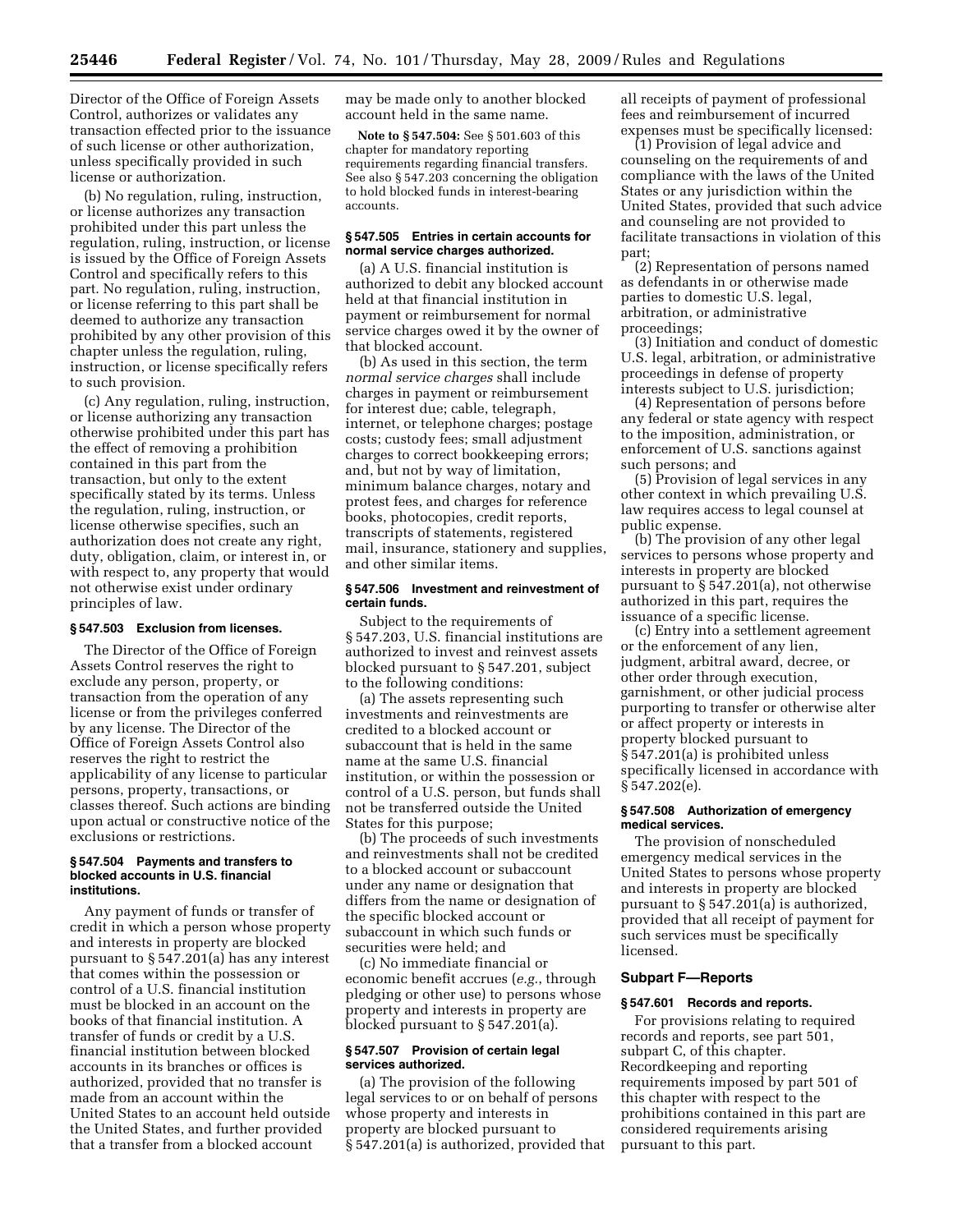#### **Subpart G—Penalties**

#### **§ 547.701 Penalties.**

(a) Attention is directed to section 206 of the International Emergency Economic Powers Act (50 U.S.C. 1705) (''IEEPA''), which is applicable to violations of the provisions of any license, ruling, regulation, order, directive, or instruction issued by or pursuant to the direction or authorization of the Secretary of the Treasury pursuant to this part or otherwise under IEEPA.

(1) A civil penalty not to exceed the amount set forth in section 206 of IEEPA may be imposed on any person who violates, attempts to violate, conspires to violate, or causes a violation of any license, order, regulation, or prohibition issued under IEEPA.

**Note to paragraph (a)(1) of § 547.701:** As of the date of publication in the **Federal Register** of the final rule adding this part to 31 CFR chapter V (May 28, 2009), IEEPA provides for a maximum civil penalty not to exceed the greater of \$250,000 or an amount that is twice the amount of the transaction that is the basis of the violation with respect to which the penalty is imposed.

(2) A person who willfully commits, willfully attempts to commit, or willfully conspires to commit, or aids or abets in the commission of a violation of any license, order, regulation, or prohibition may, upon conviction, be fined not more than \$1,000,000, or if a natural person, be imprisoned for not more than 20 years, or both.

(b) *Adjustments to penalty amounts.*  (1) The civil penalties provided in IEEPA are subject to adjustment pursuant to the Federal Civil Penalties Inflation Adjustment Act of 1990 (Pub. L. 101–410, as amended, 28 U.S.C. 2461 note).

(2) The criminal penalties provided in IEEPA are subject to adjustment pursuant to 18 U.S.C. 3571.

(c) Attention is directed to section 5 of the United Nations Participation Act, as amended (22 U.S.C. 287c(b)) (''UNPA''), which provides that any person who willfully violates or evades or attempts to violate or evade any order, rule, or regulation issued by the President pursuant to the authority granted in that section, upon conviction, shall be fined not more than \$10,000 and, if a natural person, may also be imprisoned for not more than 10 years; and the officer, director, or agent of any corporation who knowingly participates in such violation or evasion shall be punished by a like fine, imprisonment, or both and any property, funds, securities, papers, or other articles or documents, or any vessel, together with her tackle, apparel, furniture, and

equipment, or vehicle, or aircraft, concerned in such violation shall be forfeited to the United States.

(d) Violations involving transactions described at section 203(b)(1), (3), and (4) of IEEPA shall be subject only to the penalties set forth in paragraph (c) of this section.

(e) Attention is also directed to 18 U.S.C. 1001, which provides that whoever, in any matter within the jurisdiction of the executive, legislative, or judicial branch of the Government of the United States, knowingly and willfully falsifies, conceals, or covers up by any trick, scheme, or device a material fact; makes any materially false, fictitious or fraudulent statement or representation; or makes or uses any false writing or document knowing the same to contain any materially false, fictitious or fraudulent statement or entry; shall be fined under title 18, United States Code, imprisoned not more than five years, or both.

(f) Violations of this part may also be subject to relevant provisions of other applicable laws.

# § 547.702 Pre-Penalty Notice; settlement.

(a) *When required*. If the Office of Foreign Assets Control has reason to believe that there has occurred a violation of any provision of this part or a violation of the provisions of any license, ruling, regulation, order, direction, or instruction issued by or pursuant to the direction or authorization of the Secretary of the Treasury pursuant to this part or otherwise under IEEPA and determines that a civil monetary penalty is warranted, the Office of Foreign Assets Control will issue a Pre-Penalty Notice informing the alleged violator of the agency's intent to impose a monetary penalty. A Pre-Penalty Notice shall be in writing. The Pre-Penalty Notice may be issued whether or not another agency has taken any action with respect to the matter. For a description of the contents of a Pre-Penalty Notice, see Appendix A to part 501 of this chapter.

(b)(1) *Right to respond.* An alleged violator has the right to respond to a Pre-Penalty Notice by making a written presentation to the Office of Foreign Assets Control. For a description of the information that should be included in such a response, see Appendix A to part 501 of this chapter.

(2) *Deadline for response.* A response to a Pre-Penalty Notice must be made within the applicable 30-day period set forth in this paragraph. The failure to submit a response within the applicable time period set forth in this paragraph shall be deemed to be a waiver of the right to respond.

(i) *Computation of time for response.*  A response to a Pre-Penalty Notice must be postmarked or date-stamped by the U.S. Postal Service (or foreign postal service, if mailed abroad) or courier service provider (if transmitted to the Office of Foreign Assets Control by courier) on or before the 30th day after the postmark date on the envelope in which the Pre-Penalty Notice was mailed. If the Pre-Penalty Notice was personally delivered by a non-U.S. Postal Service agent authorized by the Office of Foreign Assets Control, a response must be postmarked or datestamped on or before the 30th day after the date of delivery.

(ii) *Extensions of time for response.* If a due date falls on a federal holiday or weekend, that due date is extended to include the following business day. Any other extensions of time will be granted, at the discretion of the Office of Foreign Assets Control, only upon specific request to the Office of Foreign Assets Control.

(3) *Form and method of response.* A response to a Pre-Penalty Notice need not be in any particular form, but it must be typewritten and signed by the alleged violator or a representative thereof, must contain information sufficient to indicate that it is in response to the Pre-Penalty Notice, and must include the Office of Foreign Assets Control identification number listed on the Pre-Penalty Notice. A copy of the written response may be sent by facsimile, but the original also must be sent to the Office of Foreign Assets Control Civil Penalties Division by mail or courier and must be postmarked or date-stamped, in accordance with paragraph (b)(2) of this section.

(c) *Settlement.* Settlement discussion may be initiated by the Office of Foreign Assets Control, the alleged violator, or the alleged violator's authorized representative. For a description of practices with respect to settlement, see Appendix A to part 501 of this chapter.

(d) *Guidelines*. Guidelines for the imposition or settlement of civil penalties by the Office of Foreign Assets Control are contained in Appendix A to part 501 of this chapter.

(e) *Representation*. A representative of the alleged violator may act on behalf of the alleged violator, but any oral communication with the Office of Foreign Assets Control prior to a written submission regarding the specific allegations contained in the Pre-Penalty Notice must be preceded by a written letter of representation, unless the Pre-Penalty Notice was served upon the alleged violator in care of the representative.